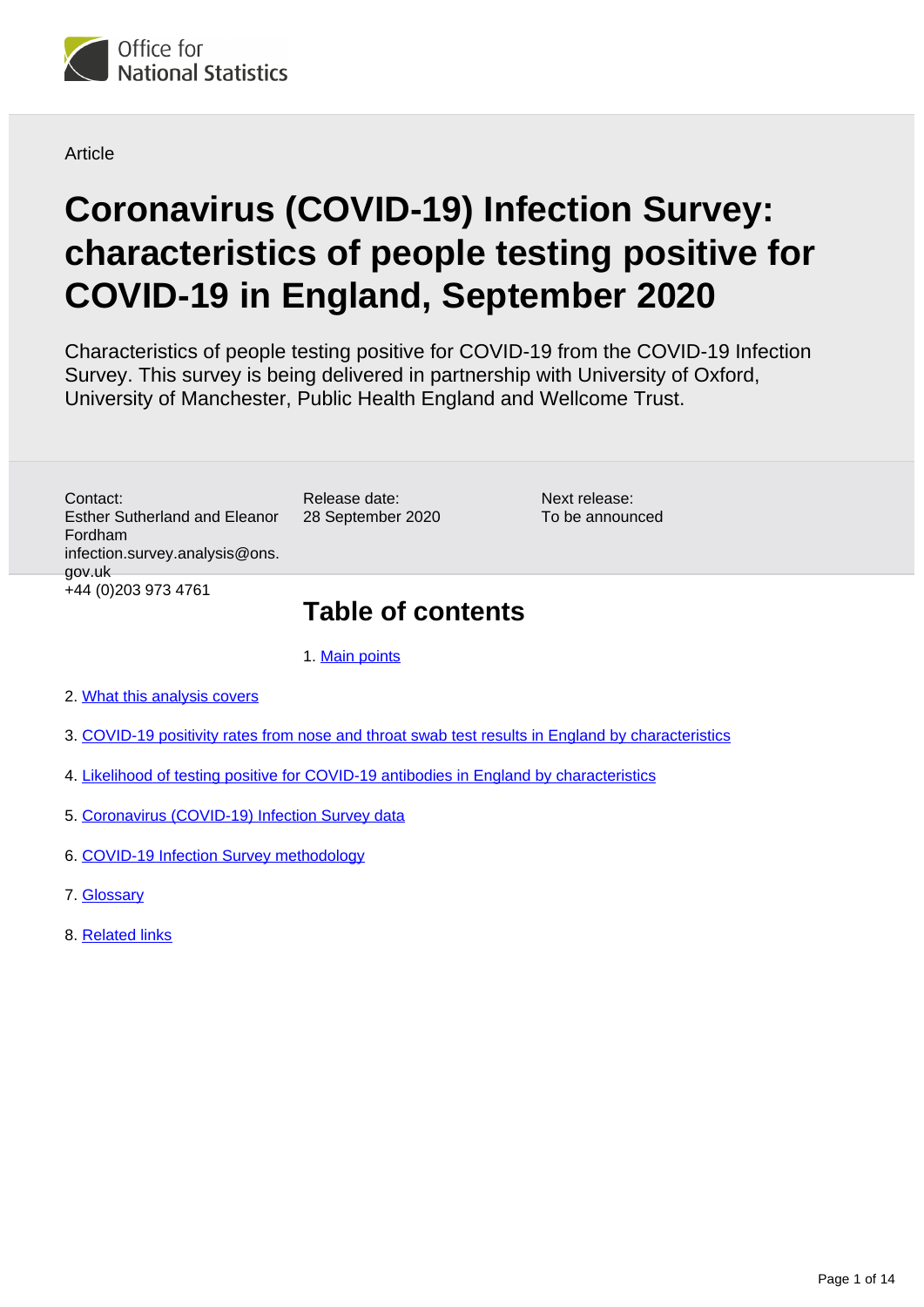## <span id="page-1-0"></span>**1 . Main points**

- Latest estimates show that Coronavirus (COVID-19) infections have increased in recent weeks; in this article we provide more analysis on the characteristics and behaviours of those testing positive between 23 July and 10 September.
- Between 23 July and 10 September, COVID-19 Infection rates have increased primarily in the least deprived areas within each region.
- Positivity rates have increased over time amongst those aged under 35 years who had socially-distanced direct contact with six or more people aged 18 to 69 years, suggesting socially-distanced direct contact in younger age groups is an increasingly important factor in contracting COVID-19.
- In recent weeks, COVID-19 positivity rates have been higher amongst people who have travelled abroad, although increases are seen in both those who have and have not travelled.
- There is no evidence that working location is driving the greater increase in positivity rate in younger age groups in recent weeks.
- There is evidence that Asian or Asian British individuals were more likely to have ever tested positive for antibodies against SARS-CoV-2 on a blood test than White individuals, suggesting they were more likely to have had COVID-19 in the past; although the methods used for analysis differ, all findings for characteristics of individuals testing positive for COVID-19 antibodies in this article are consistent with findings presented in our previous article.

## <span id="page-1-1"></span>**2 . What this analysis covers**

In this article, we refer to the number of coronavirus (COVID-19) infections within the community population; community in this instance refers to private residential households, and it excludes those in hospitals, care homes or other institutional settings in England.

This article presents analysis on the characteristics of those testing positive for SARS-CoV-2 – the coronavirus causing the COVID-19 disease – based on findings from the COVID-19 Infection Survey in England. We include both current COVID-19 infections, which we define as testing positive for SARS-CoV-2, with or without having symptoms, on a swab taken from the nose and throat, and past infections, which we define as testing positive for antibodies to SARS-CoV-2.

More information on our headline estimates of the overall number of positive cases in England, Wales and Northern Ireland are available in our [latest bulletin](https://www.ons.gov.uk/peoplepopulationandcommunity/healthandsocialcare/conditionsanddiseases/bulletins/coronaviruscovid19infectionsurveypilot/latest).

Further information on what the analysis covers is provided at the start of each section.

## <span id="page-1-2"></span>**3 . COVID-19 positivity rates from nose and throat swab test results in England by characteristics**

## **About this analysis**

The analysis in this section is based on statistical modelling of the trend in rates of nose and throat swabs testing positive for COVID-19 by different characteristics. The modelling used is similar to that used to produce national trend modelling of COVID-19 infections in our weekly **[bulletin](https://www.ons.gov.uk/peoplepopulationandcommunity/healthandsocialcare/conditionsanddiseases/bulletins/coronaviruscovid19infectionsurveypilot/latest)**. More information about the methods used in the model is available in our [methodology article](https://www.ons.gov.uk/peoplepopulationandcommunity/healthandsocialcare/conditionsanddiseases/methodologies/covid19infectionsurveypilotmethodsandfurtherinformation).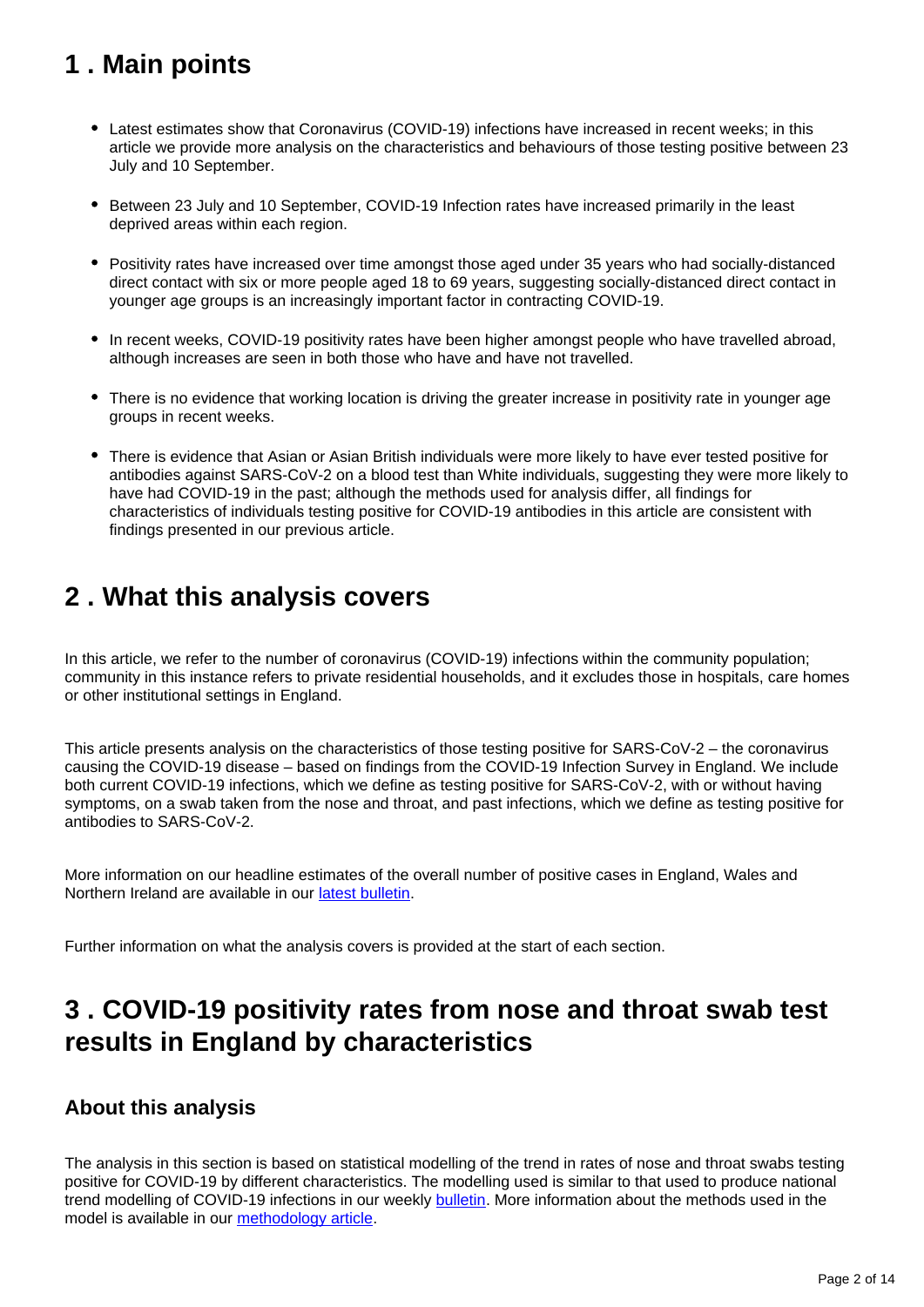The analysis uses all available nose and throat swab test results which have information on the different characteristics available, and we present the trends from 23 July up until the most recent data used for that model. All analyses in this section adjust for the effect of region. The modelled estimates are presented at a reference value for region, in this case the reference value is the East Midlands. This does not affect the overall trend over time, but estimated percentages for other regions would vary in level.

The total percentage of people in England estimated to have had COVID-19 over time from the start of the survey up until the most recent week available is presented in our [weekly bulletin,](https://www.ons.gov.uk/peoplepopulationandcommunity/healthandsocialcare/conditionsanddiseases/bulletins/coronaviruscovid19infectionsurveypilot/latest) which shows that the number of infections has increased in recent weeks. Our weekly bulletin also presents evidence that COVID-19 infection rates have increased most in younger age groups under the age of 35 years.

In Section 3, we present new analysis examining how positivity rates have varied over time amongst different groups of the population, and in most cases, how these compare in those aged under 35 years and aged 35 years and over. The analysis in our bulletin is presented over a different time period to the analysis in this article.

## **COVID-19 Infection rates have increased primarily in the least deprived areas**

The [Index of Multiple Deprivation \(IMD\) \(PDF, 2.18MB\)](https://assets.publishing.service.gov.uk/government/uploads/system/uploads/attachment_data/file/835115/IoD2019_Statistical_Release.pdf) is the official measure of relative deprivation in England. It combines indicators of individuals' living conditions from seven domains – income, employment, education, health, crime, housing and environment – to rank the deprivation experienced by people in small areas of England in relation to other small areas in England. People can be regarded as deprived if they lack any kind of resources, not just income.

For this analysis these small areas have been grouped into five categories, with the first quintile including the most deprived 20% of areas, and the fifth quintile including the least deprived 20% of areas.

Figure 1 presents the estimated percentage of those living in areas of varying deprivation testing positive for the coronavirus (COVID-19) between 23 July and 10 September 2020. Our positivity rates are presented for a reference region, and within each region positivity rates are increasing fastest in the least deprived quintiles in recent weeks. We see similar effects whether we adjust for the fact that positivity rates are increasing at different rates in different regions or not. More deprived areas may have also seen small increases, but due to the wide credible intervals we cannot be certain.

#### **Figure 1: COVID-19 infection rates have increased primarily in the least deprived areas**

**Estimated percentage testing positive for the coronavirus (COVID-19) on nose and throat swabs, daily, by index of deprivation quintiles between 23 July and 10 September 2020, England**

#### [Download the data](https://www.ons.gov.uk/visualisations/dvc991/multiple_imd/age/datadownload.xlsx)

#### **Notes:**

- 1. All results are provisional and subject to revision.
- 2. These statistics refer to infections reported in the community, by which we mean private households. These figures exclude infections reported in hospitals, care homes and/or other institutional settings.
- 3. The modelled estimates are presented at the reference value for a region which is the East Midlands. This does not affect the overall trend over time, but estimated percentages for other regions would vary in level.
- 4. This modelling is based on data from 26 April to 10 September. We have presented the model for the most recent period (23 July to 10 September).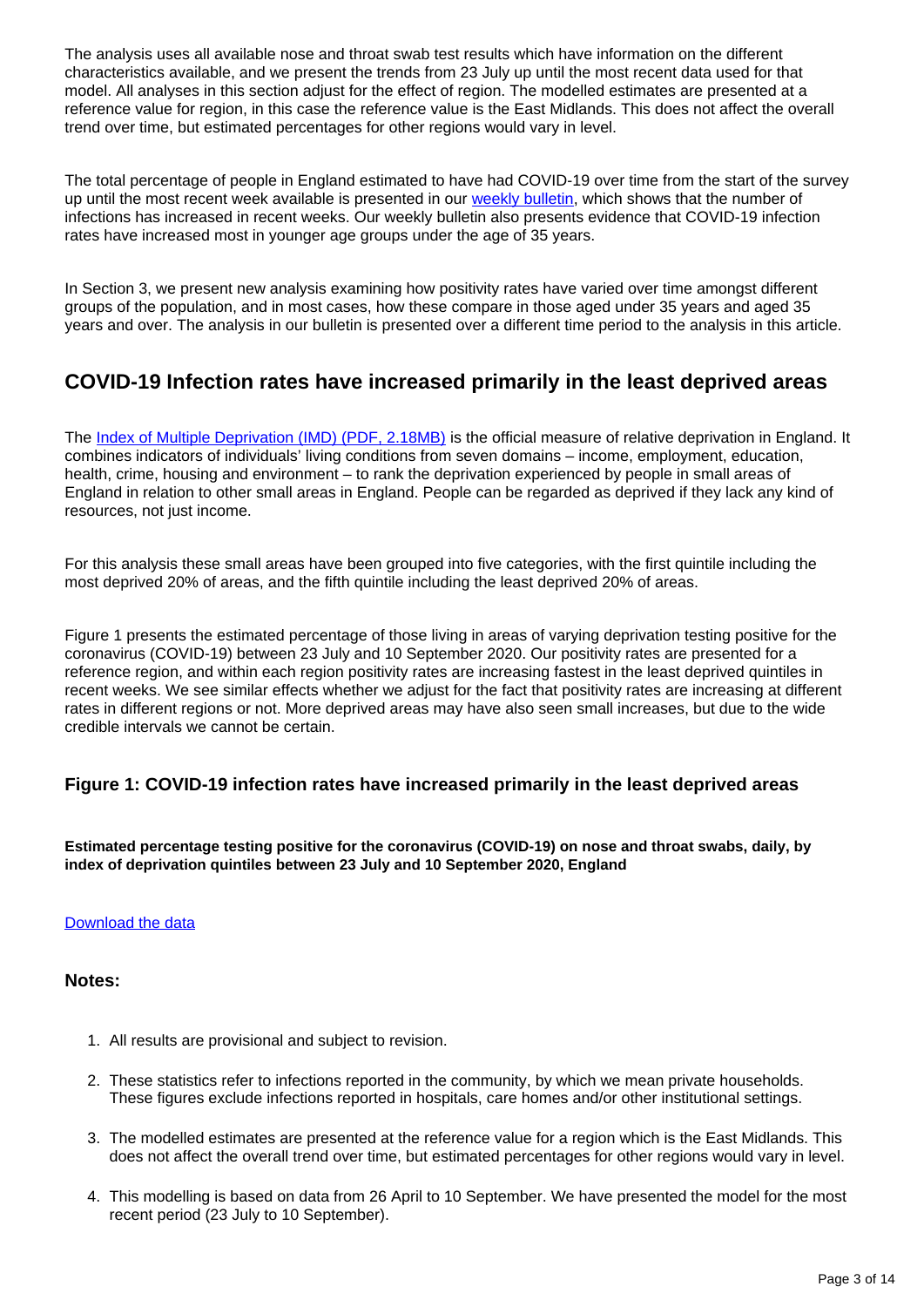Individuals aged under 35 years are showing increases in all areas, regardless of deprivation. In those aged 35 years and over, increases in positivity rates over time have only occurred in the less deprived areas.

#### **Figure 2: Individuals aged under 35 years are showing increases in all areas, regardless of deprivation**

**Estimated percentage testing positive for the coronavirus (COVID-19) on nose and throat swabs, daily, by index of deprivation quintiles and age between 23 July and 10 September 2020, England**

#### [Download the data](https://www.ons.gov.uk/visualisations/dvc991/multiple/age/datadownload.xlsx)

#### **Notes:**

- 1. All results are provisional and subject to revision.
- 2. These statistics refer to infections reported in the community, by which we mean private households. These figures exclude infections reported in hospitals, care homes and/or other institutional settings.
- 3. The modelled estimates are presented at the reference value for a region which is the East Midlands. This does not affect the overall trend over time, but estimated probabilities for other regions would vary in level.
- 4. This modelling is based on data from 26 April to 10 September. We have presented the model for the most recent period (23 July to 10 September).

### **Marked increase in COVID-19 positivity rates amongst White individuals aged under 35 years, compared with White individuals aged 35 years and over**

Due to small numbers, this analysis compares people identifying as White ethnic groups with all those identifying with any other ethnic group (including Asian or Asian British, Black, African, Caribbean or Black British, Mixed or Multiple ethnic groups, and Other ethnic groups).

There has been a marked increase in positivity rates amongst White individuals aged under 35 years, compared with White individuals aged 35 years and over. However, rates in White individuals aged 35 years and over have also increased slightly in the most recent weeks compared with a low point in August.

Due to small numbers, the credible intervals are wide in ethnic minority groups; therefore, we cannot say how positivity rates have varied over time for these groups. However, there is no evidence that recent overall increases in positivity are predominantly due to increases in those from other ethnic groups.

In [previous analysis](https://www.ons.gov.uk/peoplepopulationandcommunity/healthandsocialcare/conditionsanddiseases/articles/coronaviruscovid19infectionsinthecommunityinengland/characteristicsofpeopletestingpositiveforcovid19inenglandaugust2020) we found individuals identifying as Asian or Asian British were more likely to test positive for COVID-19 than individuals identifying as White. The limited number of positive cases meant it was difficult to draw conclusions about the remaining ethnic groups. This previous analysis did not consider changes over time or differences by age. The trends over time show this difference through to mid to late August, when positivity rates started to increase markedly amongst individuals aged under 35 years identifying with White ethnic groups.

#### **Figure 3: Evidence suggests an increase in White individuals aged under 35 years, with less certainty around the trends in those identifying with other ethnic groups**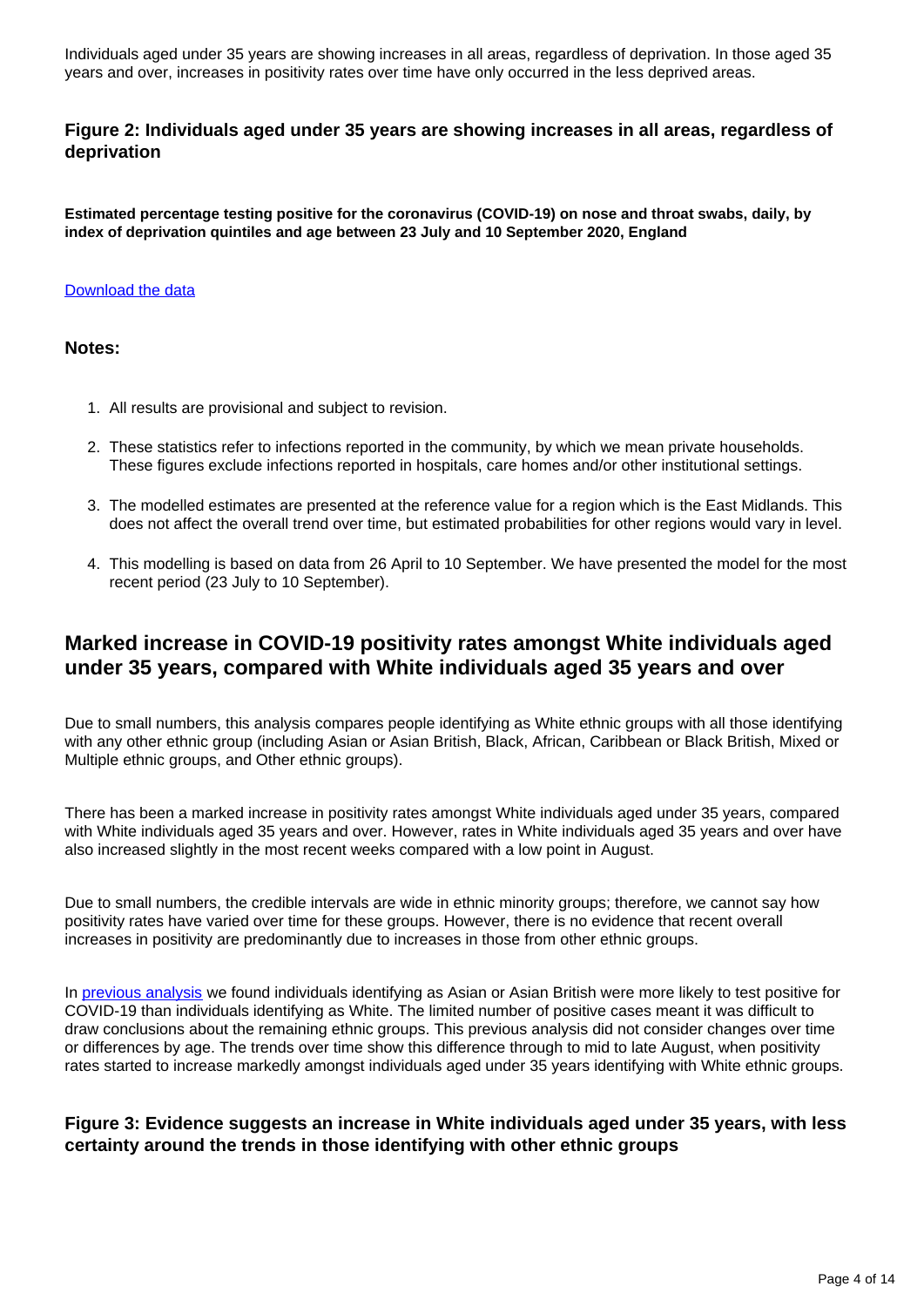**Estimated percentage of the population testing positive for the coronavirus (COVID-19) on nose and throat swabs, daily, by ethnicity and age between 23 July and 10 September 2020, England**

#### [Download the data](https://www.ons.gov.uk/visualisations/dvc991/multiple_ethnic_age/age/datadownload.xlsx)

#### **Notes:**

- 1. All results are provisional and subject to revision.
- 2. These statistics refer to infections reported in the community, by which we mean private households. These figures exclude infections reported in hospitals, care homes and/or other institutional settings.
- 3. The modelled estimates are presented at the reference value for a region which is the East Midlands. This does not affect the overall trend over time, but estimated probabilities for other regions would vary in level.
- 4. This modelling is based on data from 26 April to 10 September. We have presented the model for the most recent period (23 July to 10 September).

## **Positivity rates have increased over time amongst those aged under 35 years who had socially-distanced contact with six or more people aged 18 to 69 years in the last 30 days, suggesting socially-distanced contact in younger age groups is an increasingly important factor in contracting COVID-19**

We ask individuals how many people aged under 18 years, 18 to 69 years, or 70 years and over, outside their own household, they have had socially-distanced direct contact with in the seven days before each visit. Because there is a time delay between being exposed to someone with COVID-19 and testing positive, and because some people with symptoms may already be self-isolating when a swab is taken, this analysis classifies people based on the maximum number of contacts reported in each age group over the 30 days prior to each swab test result.

For individuals aged under 35 years, positivity rates have increased over time amongst those who report having had socially-distanced direct contact with six or more people aged 18 to 69 years. For individuals aged 35 years and over there is no evidence of increases in positivity for any number of reported socially-distanced direct contacts.

This means that reporting having had socially-distanced direct contact with a larger number of people appears to be an increasingly important factor in increasing positivity rates in the younger age groups.

We estimate positivity rates based on socially-distanced direct contact as reported by each participant; interpretation of what socially-distanced contact is may vary between participants.

#### **Figure 4: Positivity rates have increased over time amongst those aged under 35 years who had socially-distanced direct contact with six or more people aged 18 to 69 years**

**Estimated percentage testing positive for the coronavirus (COVID-19) on nose and throat swabs, daily, by number of socially-distanced direct contacts with 18- to 69-year-olds and age, between 23 July and 10 September 2020, England**

[Download the data](https://www.ons.gov.uk/visualisations/dvc991/multiple_contacts/age/datadownload.xlsx)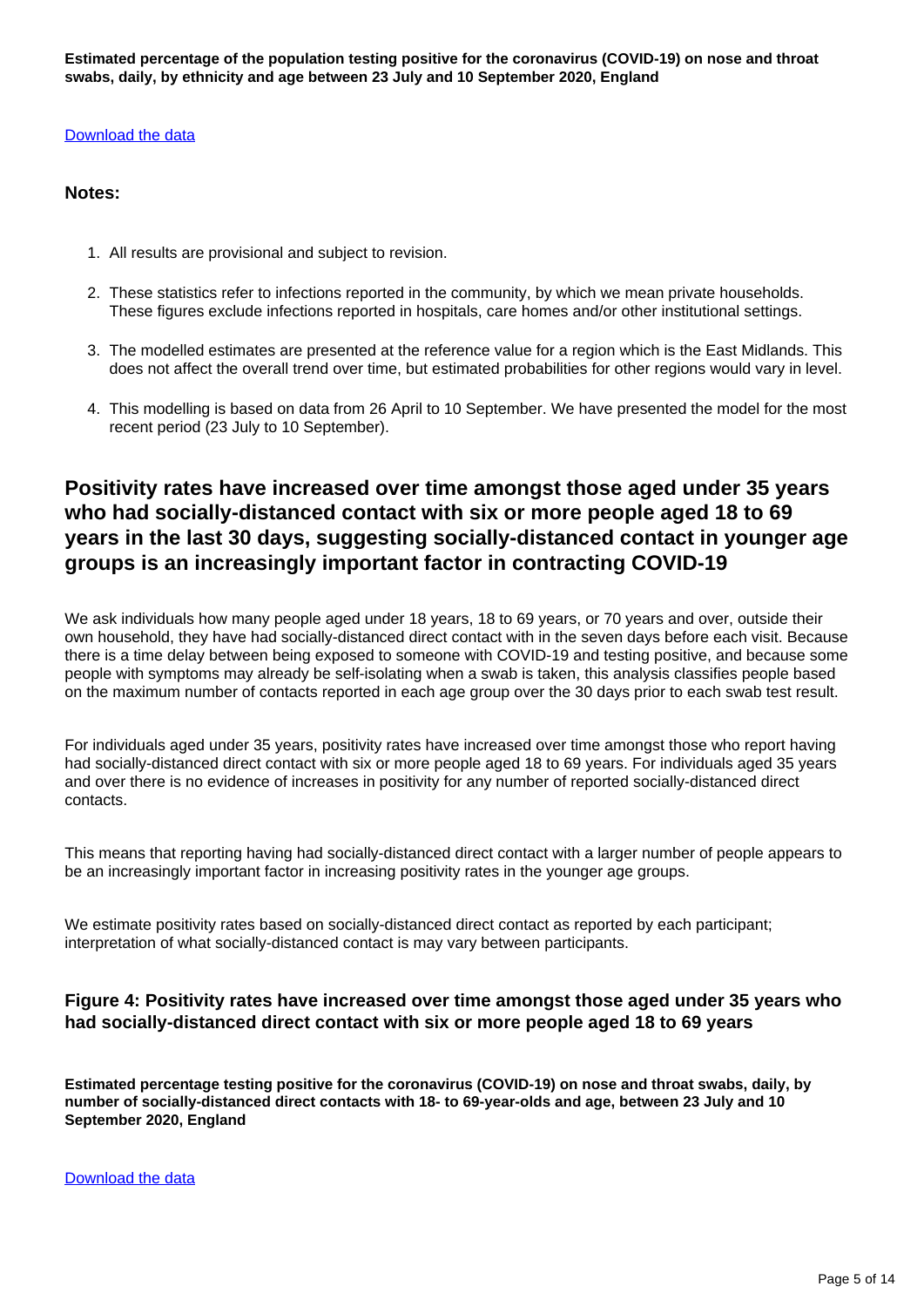#### **Notes:**

- 1. All results are provisional and subject to revision.
- 2. These statistics refer to infections reported in the community, by which we mean private households. These figures exclude infections reported in hospitals, care homes and/or other institutional settings.
- 3. The modelled estimates are presented at the reference value for a region which is the East Midlands. This does not affect the overall trend over time, but estimated probabilities for other regions would vary in level.
- 4. The modelling is based on data from 23 July to 10 September when the question on socially-distanced contact was added to the survey.

We also present the estimated percentage of those testing positive for COVID-19 who have had sociallydistanced direct contact with people aged under 18 years and aged 70 years and over in the [dataset](https://www.ons.gov.uk/peoplepopulationandcommunity/healthandsocialcare/conditionsanddiseases/datasets/coronaviruscovid19infectionsinthecommunityinengland) that accompanies this article. Numbers of these contacts are lower overall. There is no evidence that the number of socially-distanced direct contacts with people in these age groups is affecting trends in positivity in those aged either under 35 years or 35 years and over. This suggests that socially-distanced direct contact with under 18 year-olds or those aged 70 years and over is not driving increases in positivity.

### **In recent weeks, positivity rates have been higher amongst people who have travelled abroad**

This analysis presents trends in positivity rates comparing those who travelled abroad in the 30 days prior to the swab test with those who did not travel abroad.

In recent weeks, positivity rates have been higher amongst people who have travelled<sup>1</sup>, although rates have increased in both groups. Credible intervals are wide in those who have travelled abroad.

#### **Figure 5: In recent weeks, positivity rates have been higher amongst people who have travelled abroad**

**Estimated percentage testing positive for the coronavirus (COVID-19) on nose and throat swabs, daily, by travel behaviour in the last 30 days, between 23 July and 10 September 2020, England**

#### [Download the data](https://www.ons.gov.uk/visualisations/dvc991/multiple_travel/age/datadownload.xlsx)

#### **Notes:**

- 1. All results are provisional and subject to revision.
- 2. These statistics refer to infections reported in the community, by which we mean private households. These figures exclude infections reported in hospitals, care homes and/or other institutional settings.
- 3. The modelled estimates are presented at the reference value for a region which is the East Midlands. This does not affect the overall trend over time, but estimated probabilities for other regions would vary in level.
- 4. The modelling is based on data from 2 August to 10 September when the question on travel was added to the survey.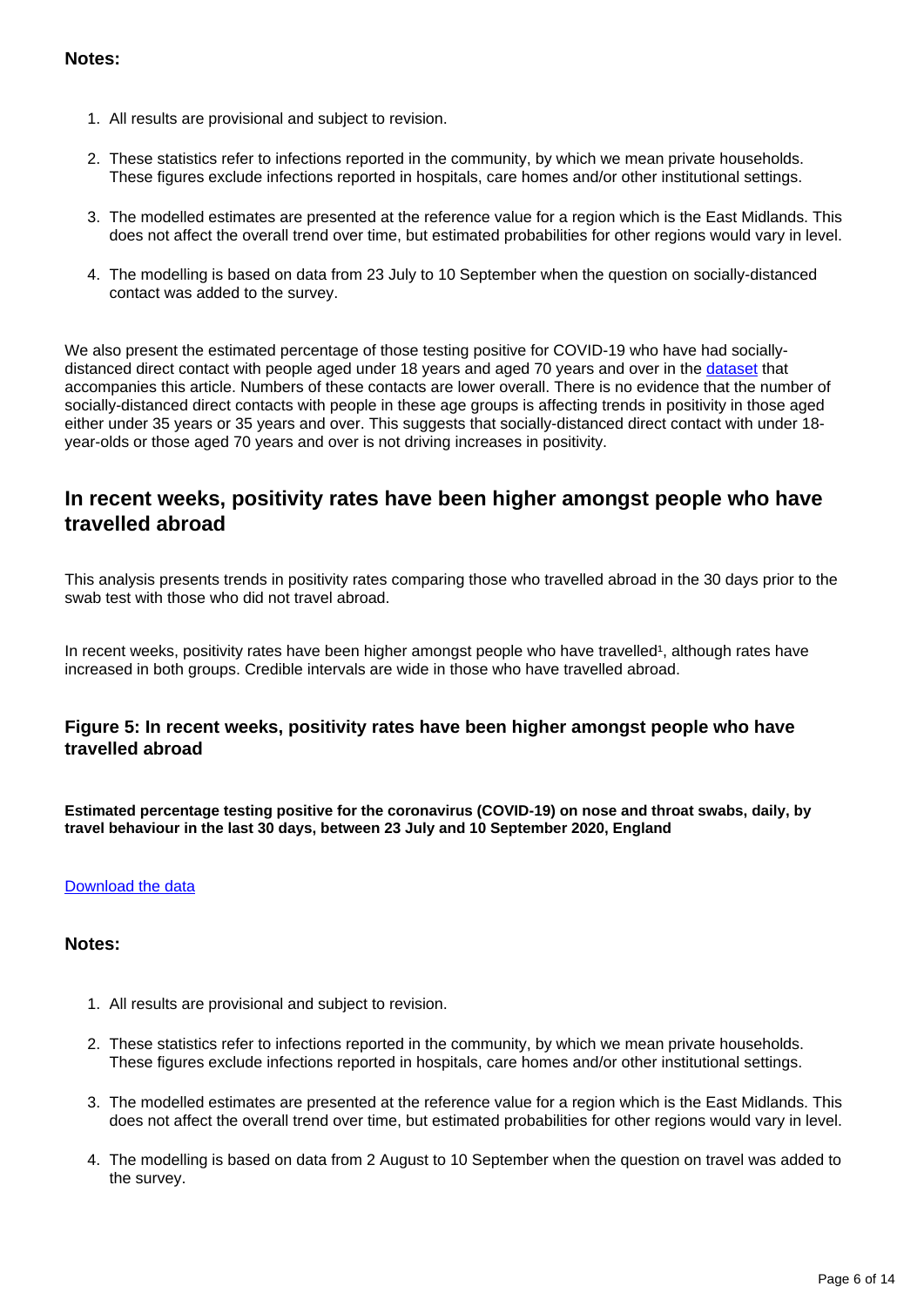## **No evidence that patient-facing roles or working location are driving the greater increase in positivity rate in younger age groups in recent weeks**

The models used to produce positivity rates for patient-facing roles and working location include only swab test results from individuals of working age (aged 16 to 74 years), as these characteristics are only relevant for this group of people.

There is no evidence that there is currently any difference in positivity rates between individuals in patient-facing roles and all other working age adults (aged 16 to 74 years), for either those under 35 years or 35 years and over. This modelling is based on data from 26 April to 5 September, and we present the trend from 23 July to 5 September.

In the earlier months of the study we did find that infection rates were higher for those working in patient-facing roles. However, analysis presented in our previous article suggested this heightened risk of infection had reduced [or disappeared](https://www.ons.gov.uk/peoplepopulationandcommunity/healthandsocialcare/conditionsanddiseases/articles/coronaviruscovid19infectionsinthecommunityinengland/characteristicsofpeopletestingpositiveforcovid19inenglandaugust2020), which is consistent with new analysis available in our data tables. Because of relatively small numbers of patient facing individuals in the sample there is high uncertainty, as shown in the large credible intervals. Our findings are also consistent with recently published results from the Real-time Assessment of [Community Transmission \(REACT 1\) study](https://www.imperial.ac.uk/news/203873/largest-covid19-testing-study-shows-cases/).

#### **Figure 6: There is no evidence that working location is driving the greater increase in positivity rate in younger age groups in recent weeks**

**Estimated percentage testing positive for the coronavirus (COVID-19) on nose and throat swabs, daily, by working location and age, between 23 July and 5 September 2020, England**

#### [Download the data](https://www.ons.gov.uk/visualisations/dvc991/multiple_location/age/datadownload.xlsx)

#### **Notes:**

- 1. All results are provisional and subject to revision.
- 2. These statistics refer to infections reported in the community, by which we mean private households. These figures exclude infections reported in hospitals, care homes and/or other institutional settings.
- 3. The modelled estimates are presented at the reference value for a region which is the East Midlands. This does not affect the overall trend over time, but estimated probabilities for other regions would vary in level.
- 4. This modelling is based on data from 26 April to 5 September. We have presented the model for the most recent period (23 July to 5 September).

Positivity rates have increased for people aged under 35 years who work outside of the home, and are presented in the **dataset** that accompanies this article. However, at this stage there is no evidence to suggest that working location is driving the greater increase in positivity rate in younger age groups. This is largely due to the wider credible intervals in those under 35 years working from home and not working, which mean there may be similar increases in these groups. Positivity rates have remained relatively constant for people aged 35 years and over in all work locations. This modelling is based on data from 26 April to 5 September, and we present the trend from 23 July to 5 September.

#### **Notes for COVID-19 positivity rates from nose and throat swab test results in England by characteristics:**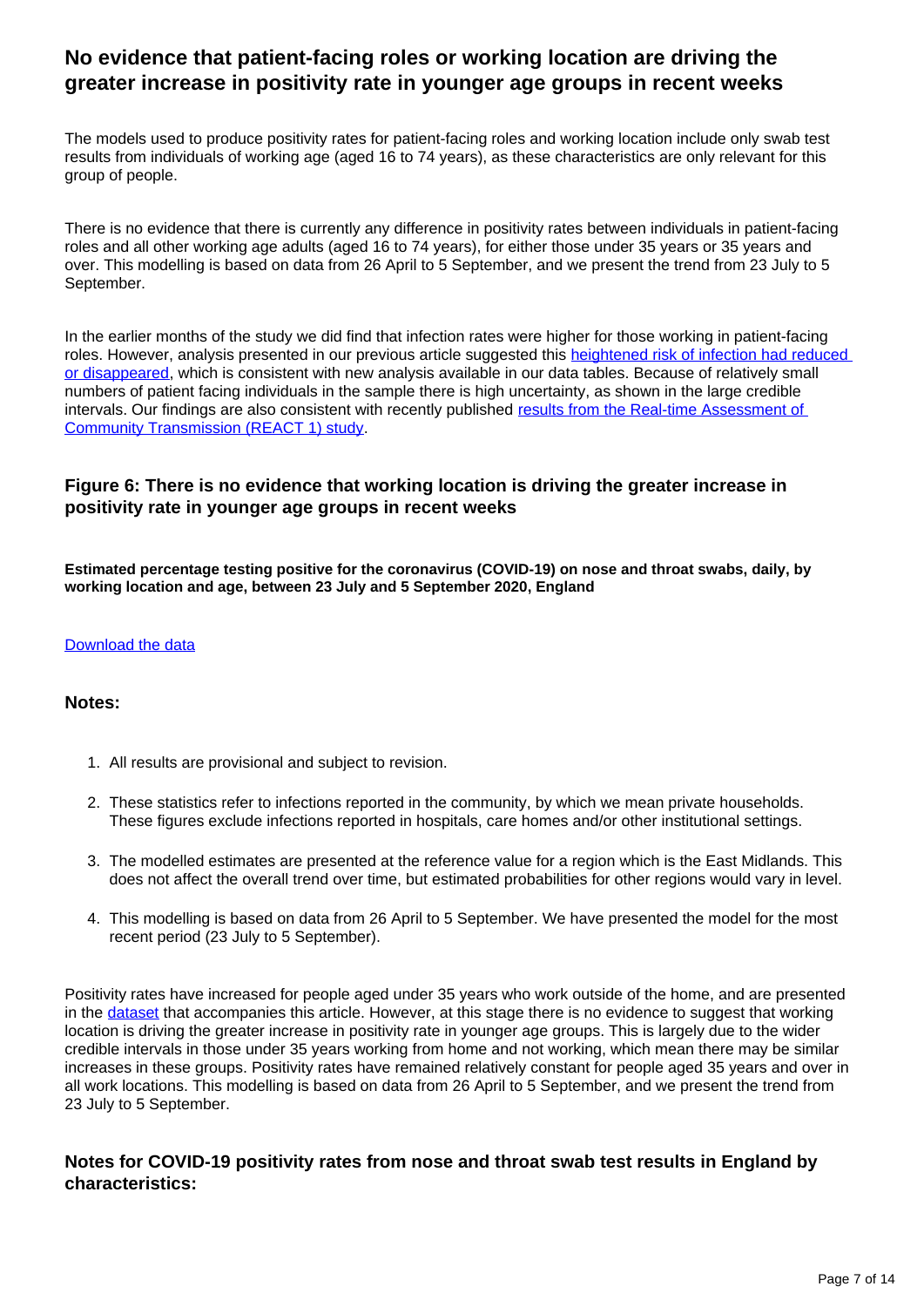1. Participants reported travelling abroad to the following countries: Belgium, Croatia, Czech Republic, France, Germany, Greece, Italy, Malta, Portugal, Spain, and The Canaries

## <span id="page-7-0"></span>**4 . Likelihood of testing positive for COVID-19 antibodies in England by characteristics**

## **About this analysis**

The analysis in this section of the article is based on blood test results taken from a randomly selected subsample of individuals aged 16 years and over, which are used to test for antibodies against SARS-CoV-2. This can be used to identify individuals who have had the infection in the past.

It takes between two and three weeks for the body to make enough antibodies to fight the infection but once a person recovers, antibodies remain in the blood at low levels, although these levels can decline over time to the point that tests can no longer detect them. Having antibodies can help to prevent individuals from getting the same infection again. We measure the presence of antibodies to understand who has had COVID-19 in the past, although the length of time antibodies remain at detectable levels in the blood is not fully known. It is also not yet known how having detectable antibodies, now or at some time in the past, affects the chance of getting COVID-19 again.

The analysis in this section is different to the analysis and results presented in earlier sections of this article, which are based on swab test results identifying current infections.

The latest headline figures for the overall number of people in England and by region of England testing positive for antibodies are available in our [latest bulletin](https://www.ons.gov.uk/peoplepopulationandcommunity/healthandsocialcare/conditionsanddiseases/bulletins/coronaviruscovid19infectionsurveypilot/latest). The analysis in our bulletin is presented over a different time period to the analysis in this article.

## **Methods used in this section**

This section covers the likelihood of individuals ever testing positive for coronavirus (COVID-19) on an antibody test by different characteristics. The results are presented in two models:

- entire population model: includes all participants regardless of age (individuals aged 16 years and over)
- working age population model: includes all individuals of working age (those aged 16 to 74 years)

The modelled analysis is based on blood sample results provided by study participants since the start of the study on 26 April up to 2 September 2020.

Both models include a set of general characteristics: age, sex, ethnicity, household size and whether individuals think they have had COVID-19 in the past. The working age model also includes characteristics that relate to work: working location and whether individuals work in patient-facing healthcare roles.

Estimates are modelled to identify the risk associated with each characteristic, while controlling for the effects of other characteristics. This gives a better reflection of the true risk associated with each characteristic. This approach differs from our *previous article*, in which estimates of antibody positivity rates were presented separately for each characteristic without considering how these different characteristics were related to each other. More information on the modelling used is available in [Section 6: COVID-19 Infection Survey methodology.](https://www.ons.gov.uk/peoplepopulationandcommunity/healthandsocialcare/conditionsanddiseases/articles/coronaviruscovid19infectionsinthecommunityinengland/characteristicsofpeopletestingpositiveforcovid19inenglandseptember2020#covid-19-infection-survey-methodology)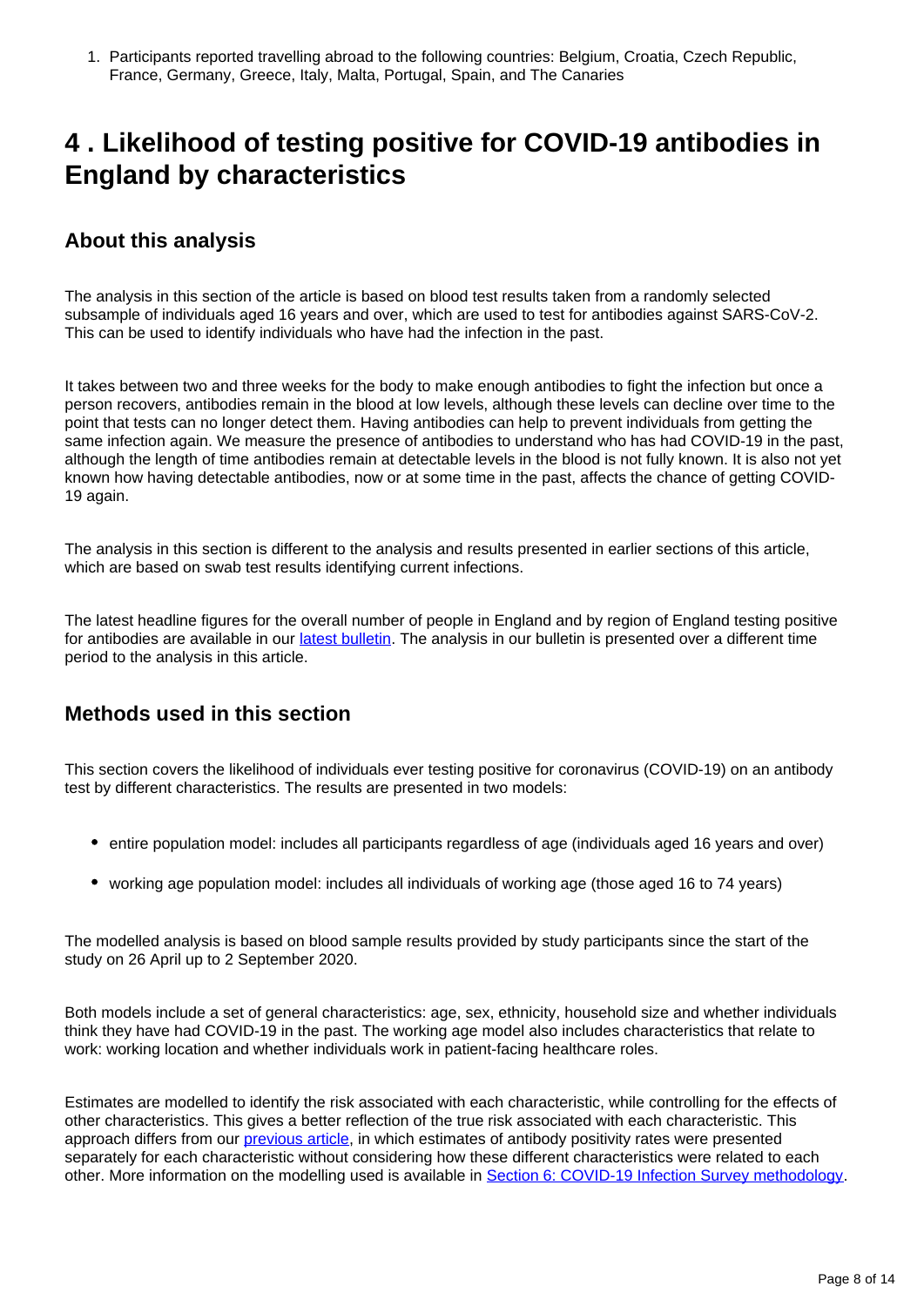## **Interpreting the charts**

Results are presented as odds ratios. When a characteristic (for example, being male) has an odds ratio of one, this means that there is neither an increase nor a decrease in the likelihood of infection compared with a reference category (for example, being female). An odds ratio of higher than one means that there is an increased likelihood of infection compared with the reference category. An odds ratio of lower than one means that there is a reduced likelihood of infection compared with the reference category. The reference categories are presented in Figures 7 and 8 as "Comparison groups".

The odds ratios are presented with 95% [confidence intervals](https://www.ons.gov.uk/methodology/methodologytopicsandstatisticalconcepts/uncertaintyandhowwemeasureit#confidence-interval). If the range of the confidence interval crosses the threshold of one, we cannot say with any certainty whether infection is more or less likely for that characteristic compared with the reference category, even if the estimate is not close to one. In some instances, this will be because we estimate there to be no differences (where the odds ratio estimate is close to one), but it can also reflect less information about a characteristic in our sample (that is, wide confidence intervals).

## **Results from the entire population model for England**

Figure 7 presents the likelihood of past COVID-19 infection for the general characteristics based on 8,074 blood samples taken between 26 April up to 2 September 2020. A more detailed explanation of how to interpret the graph is available in [Section 6: COVID-19 Infection Survey methodology.](https://www.ons.gov.uk/peoplepopulationandcommunity/healthandsocialcare/conditionsanddiseases/articles/coronaviruscovid19infectionsinthecommunityinengland/characteristicsofpeopletestingpositiveforcovid19inenglandseptember2020#covid-19-infection-survey-methodology)

#### **Figure 7: Modelled likelihood of testing positive for COVID-19 antibodies by general characteristics**

**The odds ratios of any individual testing positive for coronavirus (COVID-19) antibodies in a blood sample by age, sex, ethnic group, household size and whether the individual thinks they have had COVID-19 previously, England, 26 April to 2 September 2020**

#### [Download the data](https://www.ons.gov.uk/visualisations/dvc991/fig1/datadownload.xlsx)

#### **Notes:**

- 1. These results are provisional and subject to revision.
- 2. These statistics refer to infections reported in the community, by which we mean private households. These figures exclude infections reported in hospitals, care homes or other institutional settings.

## **Not enough evidence of differences in the likelihood of individuals testing positive for COVID-19 antibodies by age or sex**

Figure 7 indicates there is not enough evidence from this analysis to say with confidence that there are differences in the likelihood of people aged 50 to 69 years having ever testing positive for antibodies compared to other age groups because all of the confidence intervals overlap with the "same odds" threshold.

However, our results are compatible with a trend shown in [other studies](https://www.gov.uk/government/publications/react-2-study-of-coronavirus-antibodies-june-2020-results/react-2-real-time-assessment-of-community-transmission-prevalence-of-coronavirus-covid-19-antibodies-in-june-2020) with a decreasing likelihood of testing positive for antibodies with increasing age.

By sex, the evidence suggests that females are either as likely, or less likely than males to ever have tested positive for antibodies, with an odds ratio of 0.8 (95% confidence interval: 0.7 to 1.0).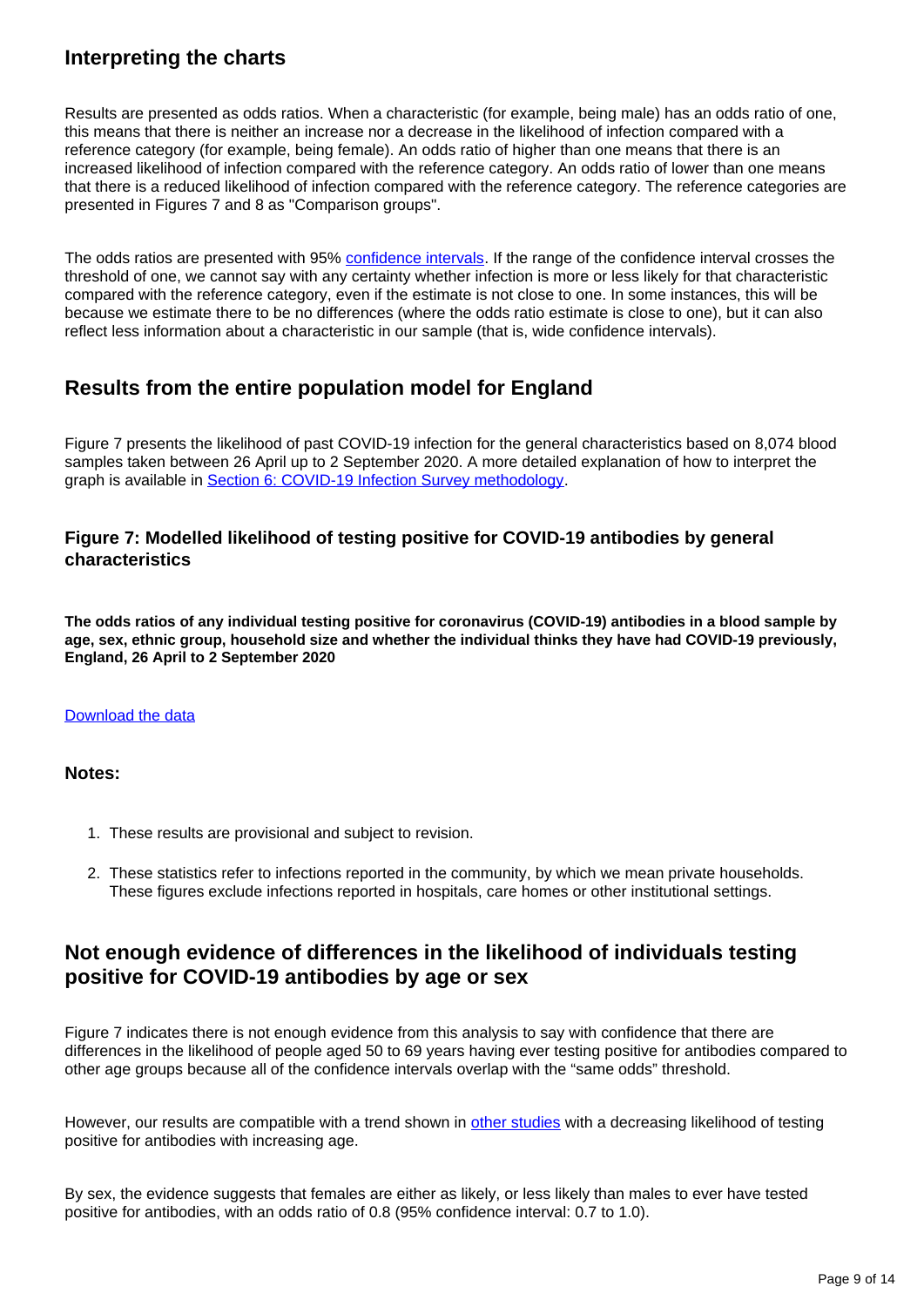## **Individuals identifying as Asian and Asian British are more likely to have tested positive for antibodies to COVID-19 than those identifying as White ethnic groups**

Individuals identifying as Asian or Asian British ethnic groups were 2.7 times (95% confidence interval: 1.6 to 4.4) more likely to have ever been infected by COVID-19 over the study period than those identifying as in the White ethnic group. This is based on blood samples taken since the start of the study on 26 April up to 2 September 2020.

For the those identifying with the remaining ethnic groups, it is not possible to draw conclusions about their relative likelihood of testing positive. This is due to low numbers of people and positive cases identifying with ethnic groups other than White, meaning confidence intervals are wide.

### **Not enough evidence of differences in the likelihood of individuals testing positive for COVID-19 antibodies by household size**

People from one person households are either as likely or less likely than people from two person households to have ever tested positive for COVID-19 antibodies, with an odds ratio of 0.8 (95% confidence interval: 0.6 to 1.0).

Due to the confidence intervals overlapping with the same odds threshold, we cannot say for sure whether the other household sizes are less likely to have ever tested positive for antibodies than two person households.

## **Individuals that think they have had COVID-19 are more likely to test positive for antibodies than those that do not think they have had COVID-19**

The study participants were asked whether they think they have had COVID-19 in the past. People who think they have had the virus are 5.4 times more likely (95% confidence interval: 4.4 to 6.7) to have a positive antibody test, indicating past infection, than those who did not think they have had the virus. This is based on blood samples taken between 26 April and 2 September 2020.

#### **More about coronavirus**

- Find the latest on [coronavirus \(COVID-19\) in the UK.](https://www.ons.gov.uk/peoplepopulationandcommunity/healthandsocialcare/conditionsanddiseases)
- All ONS analysis, summarised in our [coronavirus roundup.](https://www.ons.gov.uk/peoplepopulationandcommunity/healthandsocialcare/conditionsanddiseases/articles/coronaviruscovid19roundup/latest)
- View [all coronavirus data.](https://www.ons.gov.uk/peoplepopulationandcommunity/healthandsocialcare/conditionsanddiseases/datalist)
- Find out how we are [working safely in our studies and surveys.](https://www.ons.gov.uk/news/statementsandletters/ensuringyoursafetyduringcovid19)

### **Results from the working age population model**

Figure 8 shows the odds ratios of testing positive for COVID-19 antibodies for characteristics of the working age population (those aged 16 to 74 years) based on 7,027 blood samples taken between 26 April and 2 September 2020. The model controls for the general characteristics in Figure 6 as well as for working location during the study and whether the individual has ever worked in patient-facing healthcare roles.

The odds ratios for the general characteristics from this model were very similar to those in Figure 7. The full model results are available in our [data tables.](https://www.ons.gov.uk/peoplepopulationandcommunity/healthandsocialcare/conditionsanddiseases/datasets/coronaviruscovid19infectionsinthecommunityinengland)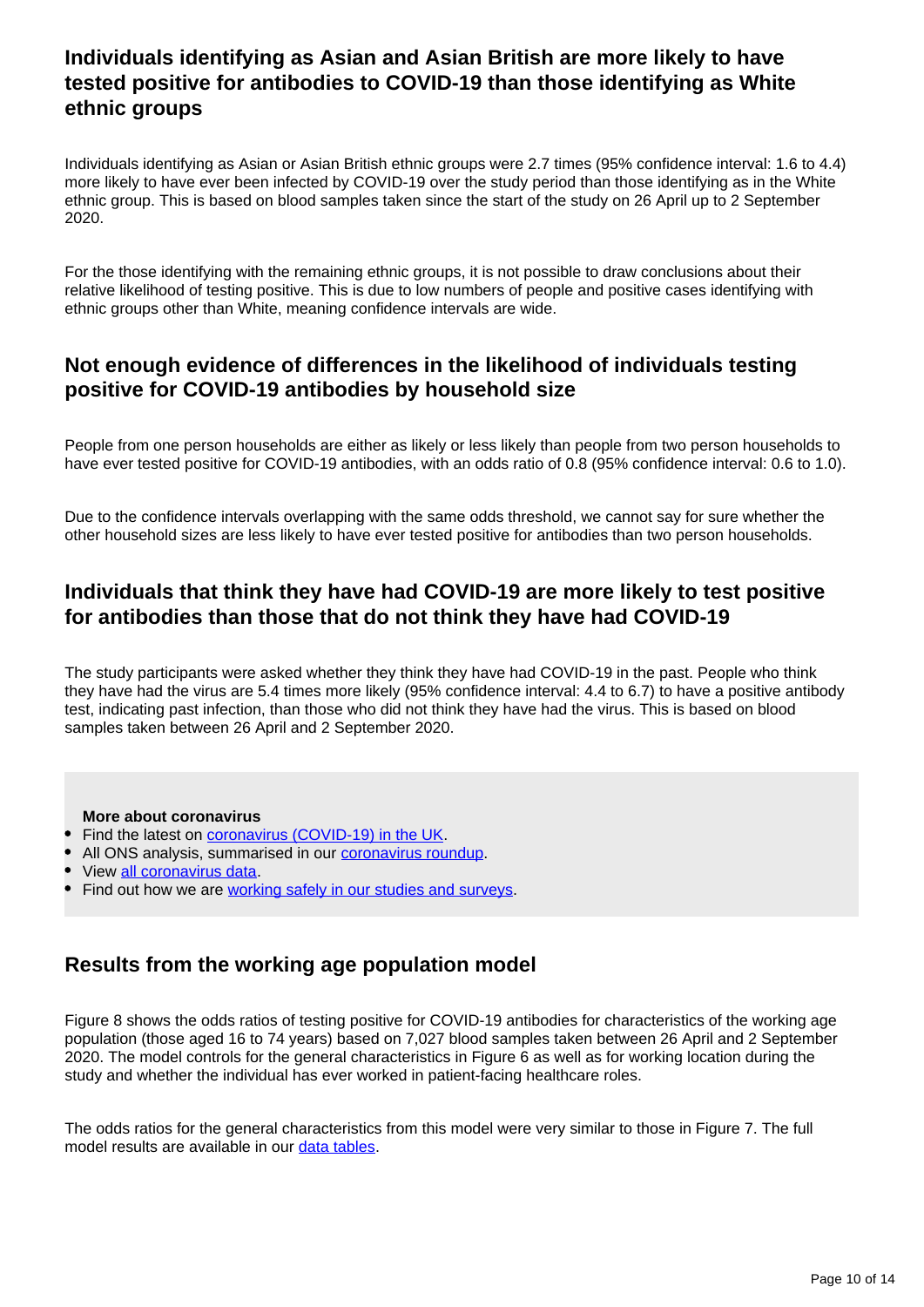#### **Figure 8: Modelled likelihood of testing positive for COVID-19 antibodies by working characteristics**

**The odds ratios of any working age individuals (aged 16 to 74 years) testing positive for coronavirus (COVID-19) antibodies by working location during the study and patient-facing healthcare roles, England, 26 April to 2 September 2020**

#### [Download the data](https://www.ons.gov.uk/visualisations/dvc991/fig2/datadownload.xlsx)

#### **Notes:**

- 1. These results are provisional and subject to revision.
- 2. These statistics refer to infections reported in the community, by which we mean private households. These figures exclude infections reported in hospitals, care homes or other institutional settings.
- 3. The model also controls for the following factors: age, sex, ethnic groups, household size, recent contact with known or suspected coronavirus (COVID-19) cases. The full model results are available in our data tables.

## **It is not possible to say whether there were differences in the likelihood of testing positive for COVID-19 antibodies by working location**

It is not possible to say whether people who reported ever working outside the home during the study are more or less likely to test positive for COVID-19 antibodies than those who have never worked outside of the home because the confidence intervals overlap with the same odds threshold.<sup>1</sup> This is based on blood samples taken since the start of the study on 26 April up to 2 September 2020.

## **Individuals who work in patient-facing roles are more likely to test positive for antibodies for COVID-19 than those who have never worked in patient-facing roles**

Individuals who reported ever working in patient-facing roles are 2.7 times more likely than people who have not worked in patient-facing roles to have ever tested positive for antibodies, suggesting past infection (95% confidence interval 1.7 to 4.2).² This includes NHS professionals, such as nurses and doctors, but does not include social care workers, or those working in nursing homes or home care workers.

Although the methods used for analysis differ, all findings for characteristics of individuals testing positive for COVID-19 antibodies in this article are [consistent with findings presented in our previous article](https://www.ons.gov.uk/peoplepopulationandcommunity/healthandsocialcare/conditionsanddiseases/articles/coronaviruscovid19infectionsinthecommunityinengland/characteristicsofpeopletestingpositiveforcovid19inenglandaugust2020).

#### **Notes for Likelihood of testing positive for COVID-19 antibodies by characteristics:**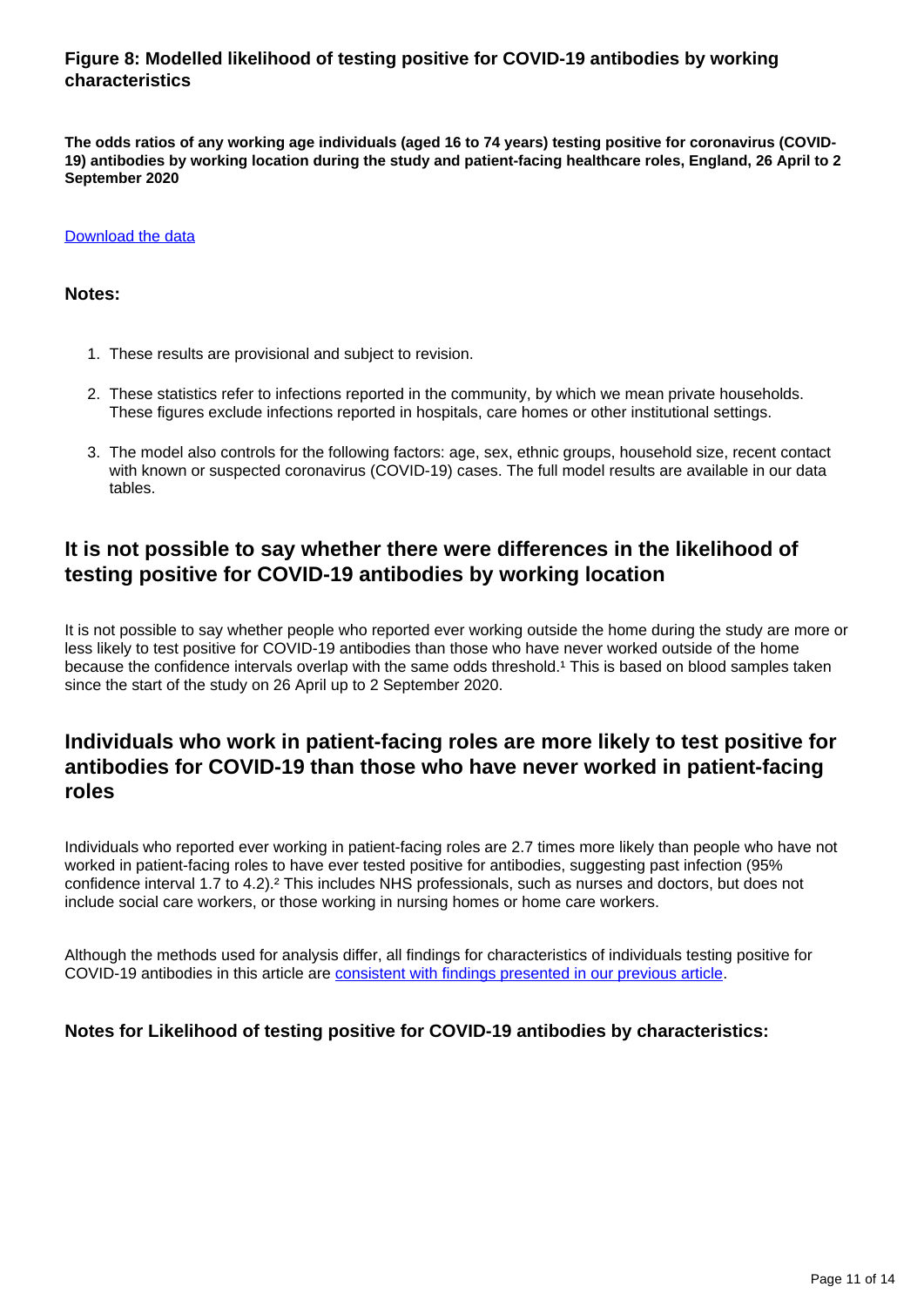- 1. People's work locations may have changed since the beginning of the pandemic, for this reason this analysis compares those who have ever worked outside of the home against those who have never worked outside of the home, as reported during the study period. The group "Ever worked outside of the home" may include some individuals who have only recently started to do so, or may have done so before the start of the study.
- 2. People's roles may have changed since the beginning of the pandemic; for this reason, this analysis compares those who have ever worked in patient-facing roles with those who have never worked in a patient-facing role. The group "Ever worked in a patient-facing" role may include some individuals who have only recently started to do so or may have done so before the start of the study.

## <span id="page-11-0"></span>**5 . Coronavirus (COVID-19) Infection Survey data**

[Coronavirus \(COVID-19\) infections in the community in England](https://www.ons.gov.uk/peoplepopulationandcommunity/healthandsocialcare/conditionsanddiseases/datasets/coronaviruscovid19infectionsinthecommunityinengland) Dataset | Released 28 September 2020 Characteristics of people testing positive for the coronavirus (COVID-19) in England taken from the COVID-19 Infection Survey.

## <span id="page-11-1"></span>**6 . COVID-19 Infection Survey methodology**

## **Collaboration**

The Coronavirus (COVID-19) Infection Survey analysis was produced by the Office for National Statistics (ONS) in partnership with the University of Oxford, the University of Manchester, Public Health England and Wellcome Trust. Of particular note are:

- Sarah Walker University of Oxford, Nuffield Department for Medicine: Professor of Medical Statistics and Epidemiology and Study Chief Investigator
- Koen Pouwels University of Oxford, Health Economics Research Centre, Nuffield Department of Population Health: Senior Researcher in Biostatistics and Health Economics
- Thomas House University of Manchester, Department of Mathematics: Reader in mathematical statistics

### **Acknowledgements**

The Authors would like to thank the following individuals, which include both external collaborators and internal ONS teams, and acknowledge their contribution made to these articles:

University of Oxford – Sarah Walker, Koen Pouwels, Emma Pritchard

ONS COVID-19 Infection Survey coding team – Melissa Randall, Palvi Shah, Tristan Pett, Dominic Brown, Joel Jones, Heledd Thomas, Joe Jenkins, Geeta Kerai, Ruth Snook, Sarah Collyer, David Braunholtz, Alberta Ipser

ONS COVID-19 Infection Survey dissemination team – Hannah Donnarumma, Unity Amoaku, Sarah Proud, Craig **Smith**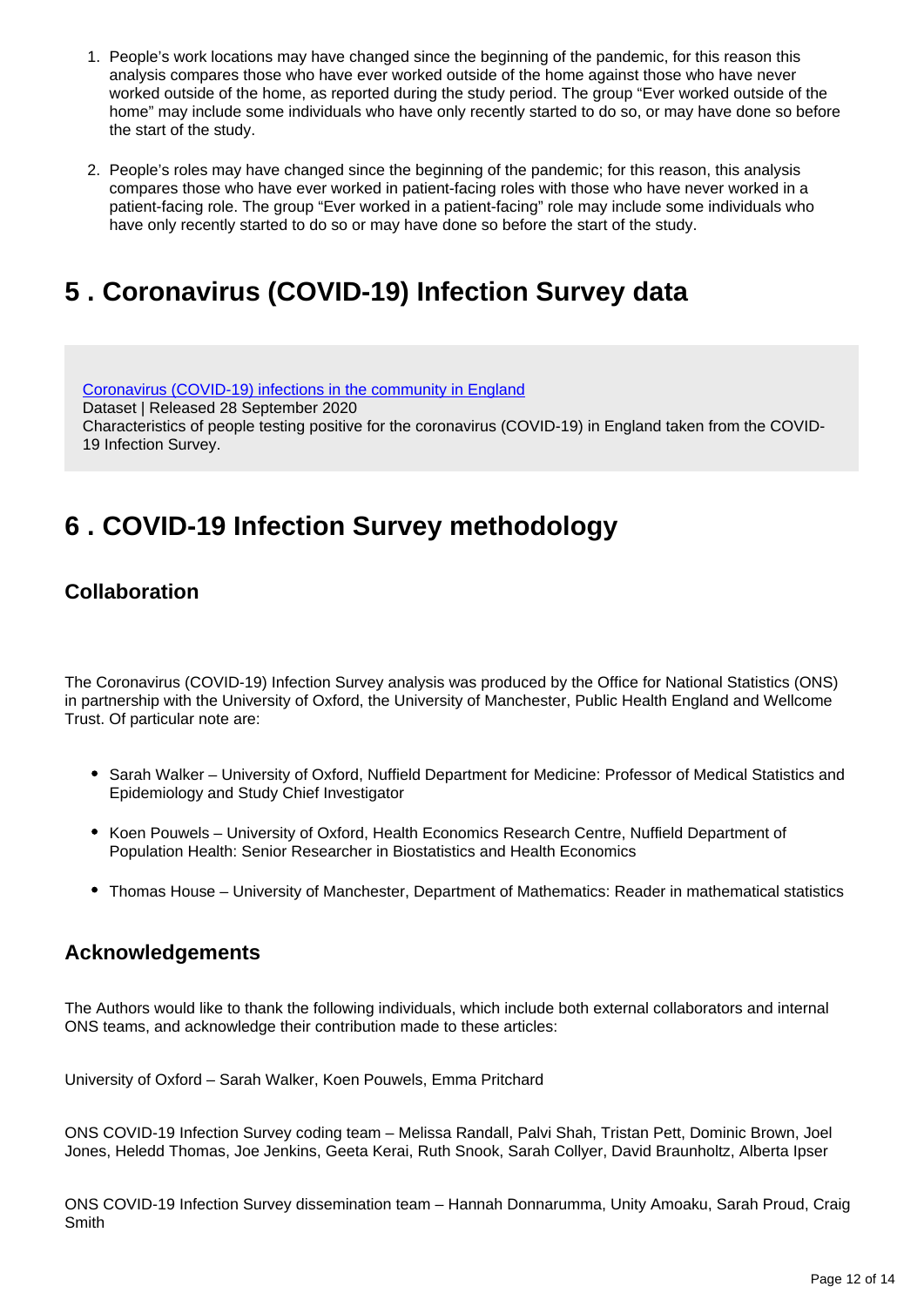All analysis was produced in partnership with the University of Oxford, the University of Manchester, Public Health England and Wellcome Trust.

## **Methodology**

The analysis presented in Section 3: Proportion of people in England who had Covid-19 over time by characteristics is based on regression modelling similar to our [national trend modelling.](https://www.ons.gov.uk/peoplepopulationandcommunity/healthandsocialcare/conditionsanddiseases/bulletins/coronaviruscovid19infectionsurveypilot/latest) More information about the methods used in the model is available in our [methodology article.](https://www.ons.gov.uk/peoplepopulationandcommunity/healthandsocialcare/conditionsanddiseases/methodologies/covid19infectionsurveypilotmethodsandfurtherinformation) The analysis in Section 3 uses nose and throat swab test results from the start of the study (26 April 2020), or for analysis related to newer questions, from when the question was introduced on 23 July 2020, to model the trend in COVID-19 infections. In this article, we present the trend from 23 July 2020 for all characteristics.

The characteristic models presented in Section 4: Likelihood of testing positive for COVID-19 antibodies by characteristics are mixed-effect multivariable logistic regression models, which simultaneously estimate the effect of different factors that impact on the odds of ever testing positive for COVID-19 within the time frame (23 April to 2 September 2020). They are based on antibody tests conducted on blood samples provided by survey participants. The model takes one observation per participant in the period – their latest positive if they test positive and otherwise their latest negative result. The models include various fixed effects and a random effect for region. The odds ratios from the fixed effects explain relative likelihood of infection while controlling for the effects of the other characteristics. The odds are presented as compared with the odds for testing positive in a reference category (that is, as an odds ratio). This reference category was always the category for which we had the largest sample, for example, each other age category is compared with 50- to 69-year-olds. The random effect allows for the variation at the regional level to be accounted for in these calculations.

We included characteristics within the models to describe two different groups of the population, one of the entire population and one of the working age population. We did not compare multiple models to compare model fit but instead included appropriate characteristics selected based on the interest of stakeholders (government and the public) and based on previously described variation from univariate and other analyses conducted. Because of the relatively low number of positives in the sample across the period, results should be interpreted cautiously.

Our methodology article provides further information around the survey design, how we process data, and how data are analysed. The [study protocol](https://www.ndm.ox.ac.uk/covid-19/covid-19-infection-survey/protocol-and-information-sheets) specifies the research for the study.

## <span id="page-12-0"></span>**7 . Glossary**

## **Confidence interval**

A confidence interval gives an indication of the degree of uncertainty of an estimate, showing the precision of a sample estimate. The 95% confidence intervals are calculated so that if we repeated the study many times, 95% of the time the true unknown value would lie between the lower and upper confidence limits. A wider interval indicates more uncertainty in the estimate. For more information, see our methodology page on statistical [uncertainty](https://www.ons.gov.uk/methodology/methodologytopicsandstatisticalconcepts/uncertaintyandhowwemeasureit).

## **Credible interval**

A credible interval gives an indication of the uncertainty of an estimate from data analysis. 95% credible intervals are calculated so that there is a 95% probability of the true value lying in the interval.